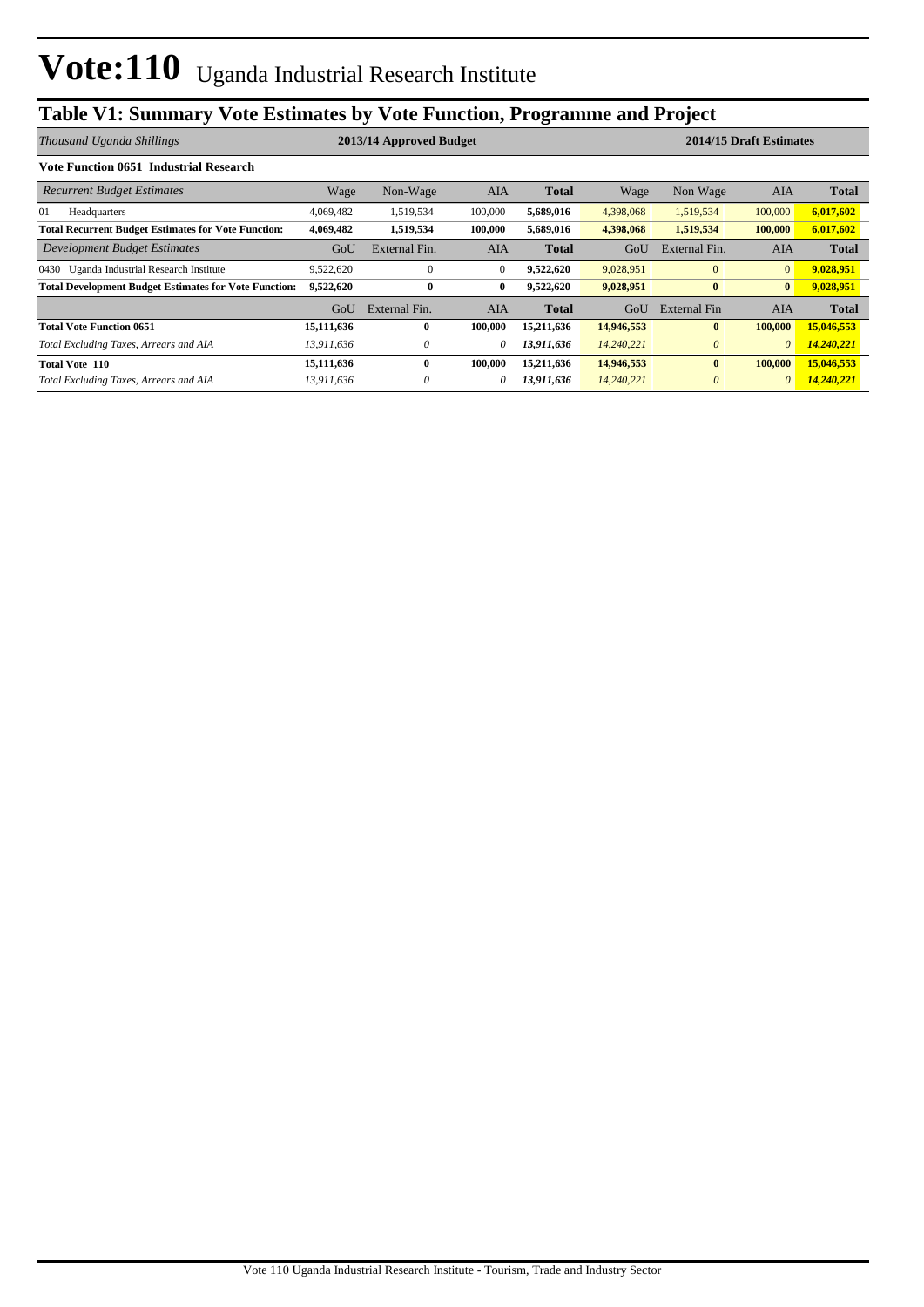# **Vote:110** Uganda Industrial Research Institute

# **Table V2: Summary Vote Estimates by Item**

| Thousand Uganda Shillings                                 |                | 2013/14 Approved Budget |                           |              |              | 2014/15 Draft Estimates |                       |              |
|-----------------------------------------------------------|----------------|-------------------------|---------------------------|--------------|--------------|-------------------------|-----------------------|--------------|
|                                                           |                | GoU External Fin.       | AIA                       | <b>Total</b> |              | GoU External Fin.       | AIA                   | <b>Total</b> |
| <b>Employees, Goods and Services (Outputs Provided)</b>   | 10,116,753     | 0                       | 100,000                   | 10,216,753   | 10,318,692   | $\boldsymbol{\theta}$   | 100,000               | 10,418,692   |
| 211102 Contract Staff Salaries (Incl. Casuals, Temporary) | 4,728,742      | $\overline{0}$          | $\boldsymbol{0}$          | 4,728,742    | 5,292,068    | $\overline{0}$          | $\mathbf{0}$          | 5,292,068    |
| 211103 Allowances                                         | 107,129        | $\boldsymbol{0}$        | $\boldsymbol{0}$          | 107,129      | 98,500       | $\mathbf{0}$            | $\boldsymbol{0}$      | 98,500       |
| 212101 Social Security Contributions                      | 472,878        | $\overline{0}$          | $\mathbf{0}$              | 472,878      | 529,207      | $\overline{0}$          | $\overline{0}$        | 529,207      |
| 213001 Medical expenses (To employees)                    | 200,000        | $\mathbf{0}$            | $\boldsymbol{0}$          | 200,000      | 200,000      | $\mathbf{0}$            | $\mathbf{0}$          | 200,000      |
| 221001 Advertising and Public Relations                   | 29,200         | $\mathbf{0}$            | $\boldsymbol{0}$          | 29,200       | 29,200       | $\mathbf{0}$            | $\mathbf{0}$          | 29,200       |
| 221002 Workshops and Seminars                             | 4,000          | $\boldsymbol{0}$        | $\boldsymbol{0}$          | 4,000        | 4,000        | $\overline{0}$          | $\mathbf{0}$          | 4,000        |
| 221003 Staff Training                                     | 110,000        | $\mathbf{0}$            | $\boldsymbol{0}$          | 110,000      | 155,500      | $\overline{0}$          | $\mathbf{0}$          | 155,500      |
| 221004 Recruitment Expenses                               | 1,000          | $\boldsymbol{0}$        | $\boldsymbol{0}$          | 1,000        | 1,000        | $\overline{0}$          | $\mathbf{0}$          | 1,000        |
| 221007 Books, Periodicals & Newspapers                    | $\overline{0}$ | $\mathbf{0}$            |                           | $\bf{0}$     | 30,620       | $\overline{0}$          | $\overline{0}$        | 30,620       |
| 221009 Welfare and Entertainment                          | 79,200         | $\overline{0}$          | $\boldsymbol{0}$          | 79,200       | 82,000       | $\overline{0}$          | $\mathbf{0}$          | 82,000       |
| 221011 Printing, Stationery, Photocopying and Binding     | 6,300          | $\mathbf{0}$            | $\boldsymbol{0}$          | 6,300        | 13,800       | $\mathbf{0}$            | $\mathbf{0}$          | 13,800       |
| 221012 Small Office Equipment                             | 28,000         | $\mathbf{0}$            | $\boldsymbol{0}$          | 28,000       | 28,000       | $\mathbf{0}$            | $\overline{0}$        | 28,000       |
| 221017 Subscriptions                                      | 3,000          | $\boldsymbol{0}$        | $\boldsymbol{0}$          | 3,000        | 10,224       | $\mathbf{0}$            | $\mathbf{0}$          | 10,224       |
| 222001 Telecommunications                                 | 69,000         | $\overline{0}$          | $\overline{0}$            | 69,000       | 72,000       | $\overline{0}$          | $\mathbf{0}$          | 72,000       |
| 222002 Postage and Courier                                | 2,000          | $\overline{0}$          | $\boldsymbol{0}$          | 2,000        | 2,000        | $\overline{0}$          | $\mathbf{0}$          | 2,000        |
| 222003 Information and communications technology (ICT)    | 133,000        | $\boldsymbol{0}$        | $\boldsymbol{0}$          | 133,000      | 35,000       | $\mathbf{0}$            | $\mathbf{0}$          | 35,000       |
| 223001 Property Expenses                                  | 93,000         | $\overline{0}$          | $\boldsymbol{0}$          | 93,000       | 99,000       | $\overline{0}$          | $\mathbf{0}$          | 99,000       |
| 223002 Rates                                              | 45,000         | $\overline{0}$          | $\overline{0}$            | 45,000       | 53,750       | $\overline{0}$          | $\overline{0}$        | 53,750       |
| 223004 Guard and Security services                        | 104,000        | $\overline{0}$          | $\boldsymbol{0}$          | 104,000      | 138,650      | $\overline{0}$          | $\overline{0}$        | 138,650      |
| 223005 Electricity                                        | 543,842        | $\mathbf{0}$            | 80,000                    | 623,842      | 543,842      | $\mathbf{0}$            | 80,000                | 623,842      |
| 223006 Water                                              | 120,000        | $\boldsymbol{0}$        | 20,000                    | 140,000      | 134,094      | $\mathbf{0}$            | 20,000                | 154,094      |
| 223007 Other Utilities- (fuel, gas, firewood, charcoal)   | $\mathbf{0}$   | $\boldsymbol{0}$        |                           | $\bf{0}$     | 126,472      | $\mathbf{0}$            | $\mathbf{0}$          | 126,472      |
| 224001 Medical and Agricultural supplies                  | 198,000        | $\boldsymbol{0}$        | $\boldsymbol{0}$          | 198,000      | 248,198      | $\overline{0}$          | $\mathbf{0}$          | 248,198      |
| 224002 General Supply of Goods and Services               | 1,491,152      | $\mathbf{0}$            | $\boldsymbol{0}$          | 1,491,152    | $\mathbf{0}$ | $\mathbf{0}$            |                       | $\bf{0}$     |
| 224004 Cleaning and Sanitation                            | $\overline{0}$ | $\overline{0}$          |                           | $\bf{0}$     | 138,155      | $\overline{0}$          | $\mathbf{0}$          | 138,155      |
| 224005 Uniforms, Beddings and Protective Gear             | $\overline{0}$ | $\theta$                |                           | $\bf{0}$     | 80,130       | $\overline{0}$          | $\mathbf{0}$          | 80,130       |
| 224006 Agricultural Supplies                              | $\mathbf{0}$   | $\mathbf{0}$            |                           | 0            | 550,634      | $\overline{0}$          | $\mathbf{0}$          | 550,634      |
| 226001 Insurances                                         | 80,000         | $\boldsymbol{0}$        | $\boldsymbol{0}$          | 80,000       | 35,000       | $\mathbf{0}$            | $\mathbf{0}$          | 35,000       |
| 227001 Travel inland                                      | 11,944         | $\boldsymbol{0}$        | $\boldsymbol{0}$          | 11,944       | 11,944       | $\overline{0}$          | $\mathbf{0}$          | 11,944       |
| 227002 Travel abroad                                      | 187,133        | $\boldsymbol{0}$        | $\boldsymbol{0}$          | 187,133      | 187,135      | $\mathbf{0}$            | $\mathbf{0}$          | 187,135      |
| 227003 Carriage, Haulage, Freight and transport hire      | 10,000         | $\mathbf{0}$            | $\boldsymbol{0}$          | 10,000       | 10,000       | $\overline{0}$          | $\mathbf{0}$          | 10,000       |
| 227004 Fuel, Lubricants and Oils                          | 238,842        | $\boldsymbol{0}$        | $\boldsymbol{0}$          | 238,842      | 238,275      | $\mathbf{0}$            | $\mathbf{0}$          | 238,275      |
| 228001 Maintenance - Civil                                | $\overline{0}$ | $\overline{0}$          |                           | $\bf{0}$     | 50,000       | $\overline{0}$          | $\overline{0}$        | 50,000       |
| 228002 Maintenance - Vehicles                             | 238,391        | $\mathbf{0}$            | $\boldsymbol{0}$          | 238,391      | 237,840      | $\overline{0}$          | $\mathbf{0}$          | 237,840      |
| 228003 Maintenance – Machinery, Equipment & Furniture     | 782,000        | $\boldsymbol{0}$        | $\boldsymbol{0}$          | 782,000      | 852,453      | $\overline{0}$          | $\mathbf{0}$          | 852,453      |
| <b>Investment</b> (Capital Purchases)                     | 4,994,883      | $\pmb{\theta}$          | $\pmb{\theta}$            | 4,994,883    | 4,627,861    | $\boldsymbol{\theta}$   | $\boldsymbol{\theta}$ | 4,627,861    |
| 231001 Non Residential buildings (Depreciation)           | 542,500        | $\boldsymbol{0}$        | $\boldsymbol{0}$          | 542,500      | 542,500      | $\mathbf{0}$            | $\boldsymbol{0}$      | 542,500      |
| 231005 Machinery and equipment                            | 3,252,383      | $\boldsymbol{0}$        | $\boldsymbol{0}$          | 3,252,383    | 3,379,030    | $\mathbf{0}$            | $\mathbf{0}$          | 3,379,030    |
| 312204 Taxes on Machinery, Furniture & Vehicles           | $\mathbf{0}$   | $\boldsymbol{0}$        |                           | $\bf{0}$     | 706,331      | $\mathbf{0}$            | $\overline{0}$        | 706,331      |
| 312206 Gross Tax                                          | 1,200,000      | $\boldsymbol{0}$        | $\boldsymbol{0}$          | 1,200,000    | $\mathbf{0}$ | $\mathbf{0}$            |                       | $\bf{0}$     |
| <b>Grand Total Vote 110</b>                               | 15,111,636     | $\bf{0}$                | 100,000                   | 15,211,636   | 14,946,553   | $\bf{0}$                | 100,000               | 15,046,553   |
| Total Excluding Taxes, Arrears and AIA                    | 13,911,636     | $\theta$                | $\boldsymbol{\mathit{0}}$ | 13,911,636   | 14,240,221   | $\boldsymbol{\theta}$   | $\boldsymbol{\theta}$ | 14,240,221   |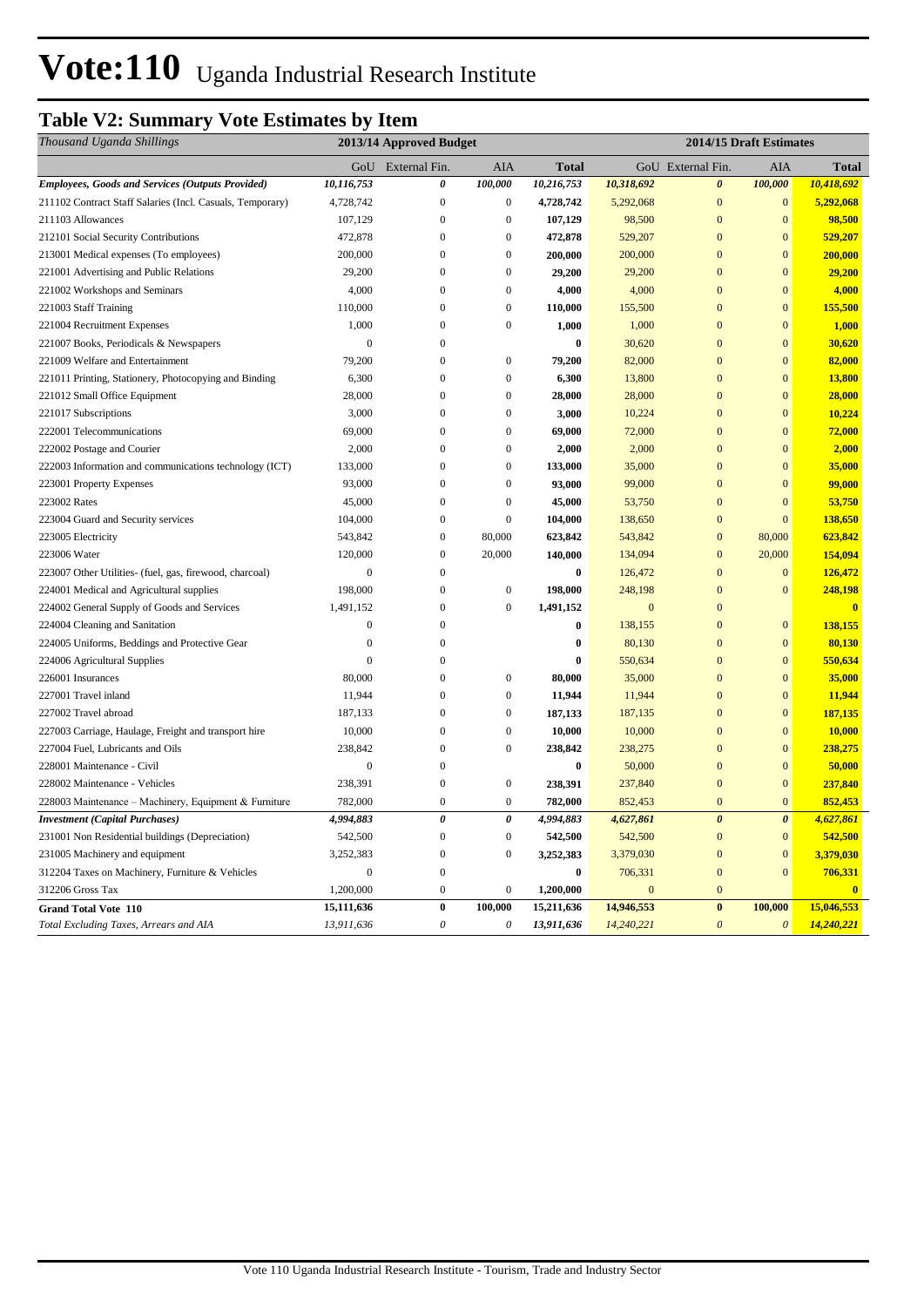# **Vote:110** Uganda Industrial Research Institute

## **Table V3: Detailed Estimates by Vote Function, Cost Centre, Output and Item**

### *Vote Function 0651 Industrial Research*

#### *Recurrent Budget Estimates*

### **Programme 01 Headquarters**

| Thousand Uganda Shillings                        |                  | 2013/14 Approved Budget |                  |              | 2014/15 Draft Estimates |              |                       |              |
|--------------------------------------------------|------------------|-------------------------|------------------|--------------|-------------------------|--------------|-----------------------|--------------|
| <b>Outputs Provided</b>                          | Wage             | Non-Wage                | <b>AIA</b>       | <b>Total</b> | Wage                    | Non Wage     | AIA                   | <b>Total</b> |
| Output:065101 Administation and Support Services |                  |                         |                  |              |                         |              |                       |              |
| 211102 Contract Staff Salaries (Incl. Casuals, T | 4,069,482        | $\overline{0}$          | $\mathbf{0}$     | 4,069,482    | 4,398,068               | $\mathbf{0}$ | $\overline{0}$        | 4,398,068    |
| 211103 Allowances                                | $\boldsymbol{0}$ | 30,800                  | $\boldsymbol{0}$ | 30,800       | $\mathbf{0}$            | 32,000       | $\mathbf{0}$          | 32,000       |
| 212101 Social Security Contributions             | $\mathbf{0}$     | 406,952                 | $\theta$         | 406,952      | $\overline{0}$          | 406,952      | $\overline{0}$        | 406,952      |
| 213001 Medical expenses (To employees)           | $\mathbf{0}$     | 200,000                 | $\mathbf{0}$     | 200,000      | $\mathbf{0}$            | 200,000      | $\overline{0}$        | 200,000      |
| 221001 Advertising and Public Relations          | $\mathbf{0}$     | 29,200                  | $\mathbf{0}$     | 29,200       | $\mathbf{0}$            | 29,200       | $\overline{0}$        | 29,200       |
| 221002 Workshops and Seminars                    | $\boldsymbol{0}$ | 4,000                   | $\mathbf{0}$     | 4,000        | $\mathbf{0}$            | 4,000        | $\overline{0}$        | 4,000        |
| 221003 Staff Training                            | $\boldsymbol{0}$ | 50,000                  | $\boldsymbol{0}$ | 50,000       | $\mathbf{0}$            | 50,000       | $\mathbf{0}$          | 50,000       |
| 221004 Recruitment Expenses                      | $\boldsymbol{0}$ | 1,000                   | $\mathbf{0}$     | 1,000        | $\mathbf{0}$            | 1,000        | $\overline{0}$        | 1,000        |
| 221007 Books, Periodicals & Newspapers           | $\boldsymbol{0}$ | $\overline{0}$          | $\mathbf{0}$     | $\bf{0}$     | $\mathbf{0}$            | 3,120        | $\overline{0}$        | 3,120        |
| 221009 Welfare and Entertainment                 | $\boldsymbol{0}$ | 67,200                  | $\mathbf{0}$     | 67,200       | $\overline{0}$          | 70,000       | $\overline{0}$        | 70,000       |
| 221011 Printing, Stationery, Photocopying and    | $\boldsymbol{0}$ | 6,300                   | 0                | 6,300        | $\bf{0}$                | 6,300        | $\overline{0}$        | 6,300        |
| 221012 Small Office Equipment                    | $\boldsymbol{0}$ | 28,000                  | $\mathbf{0}$     | 28,000       | $\overline{0}$          | 28,000       | $\overline{0}$        | 28,000       |
| 221017 Subscriptions                             | $\mathbf{0}$     | 3,000                   | $\mathbf{0}$     | 3,000        | $\mathbf{0}$            | 3,000        | $\mathbf{0}$          | 3,000        |
| 222001 Telecommunications                        | $\boldsymbol{0}$ | 69,000                  | $\mathbf{0}$     | 69,000       | $\mathbf{0}$            | 69,000       | $\overline{0}$        | 69,000       |
| 222002 Postage and Courier                       | $\mathbf{0}$     | 2,000                   | $\mathbf{0}$     | 2,000        | $\mathbf{0}$            | 2,000        | $\overline{0}$        | 2,000        |
| 222003 Information and communications techn      | $\boldsymbol{0}$ | 35,000                  | $\mathbf{0}$     | 35,000       | $\overline{0}$          | 35,000       | $\overline{0}$        | 35,000       |
| 223001 Property Expenses                         | $\mathbf{0}$     | 72,000                  | $\mathbf{0}$     | 72,000       | $\overline{0}$          | 74,000       | $\mathbf{0}$          | 74,000       |
| 223004 Guard and Security services               | $\mathbf{0}$     | 54,000                  | $\mathbf{0}$     | 54,000       | $\overline{0}$          | 58,000       | $\overline{0}$        | 58,000       |
| 223005 Electricity                               | $\mathbf{0}$     | 105,542                 | 80,000           | 185,542      | $\mathbf{0}$            | 94,542       | 80,000                | 174,542      |
| 223006 Water                                     | $\overline{0}$   | 60,000                  | 20,000           | 80,000       | $\overline{0}$          | 60,000       | 20,000                | 80,000       |
| 226001 Insurances                                | $\boldsymbol{0}$ | 40,000                  | $\boldsymbol{0}$ | 40,000       | $\overline{0}$          | 35,000       | $\mathbf{0}$          | 35,000       |
| 227001 Travel inland                             | $\boldsymbol{0}$ | 11,944                  | 0                | 11,944       | $\bf{0}$                | 11,944       | $\bf{0}$              | 11,944       |
| 227002 Travel abroad                             | 0                | 83,133                  | 0                | 83,133       | $\bf{0}$                | 98,133       | $\overline{0}$        | 98,133       |
| 227003 Carriage, Haulage, Freight and transpor   | $\mathbf{0}$     | 10,000                  | $\mathbf{0}$     | 10,000       | $\mathbf{0}$            | 10,000       | $\mathbf{0}$          | 10,000       |
| 227004 Fuel, Lubricants and Oils                 | $\boldsymbol{0}$ | 76,072                  | $\boldsymbol{0}$ | 76,072       | $\mathbf{0}$            | 70,495       | $\mathbf{0}$          | 70,495       |
| 228002 Maintenance - Vehicles                    | $\boldsymbol{0}$ | 74,391                  | $\boldsymbol{0}$ | 74,391       | $\mathbf{0}$            | 67,848       | $\mathbf{0}$          | 67,848       |
| Total Cost of Output 065101:                     | 4,069,482        | 1,519,534               | 100,000          | 5,689,016    | 4,398,068               | 1,519,534    | 100,000               | 6,017,602    |
| <b>Total Cost of Outputs Provided</b>            | 4,069,482        | 1,519,534               | 100,000          | 5,689,016    | 4,398,068               | 1,519,534    | 100,000               | 6,017,602    |
| <b>Total Programme 01</b>                        | 4,069,482        | 1,519,534               | 100,000          | 5,689,016    | 4,398,068               | 1,519,534    | 100,000               | 6,017,602    |
| Total Excluding Arrears and AIA                  | 4,069,482        | 1,519,534               | 0                | 5,589,016    | 4,398,068               | 1,519,534    | $\boldsymbol{\theta}$ | 5,917,602    |

#### *Development Budget Estimates*

#### **Project 0430 Uganda Industrial Research Institute**

| Thousand Uganda Shillings                         |              | 2013/14 Approved Budget |              |              | 2014/15 Draft Estimates |                |                |              |
|---------------------------------------------------|--------------|-------------------------|--------------|--------------|-------------------------|----------------|----------------|--------------|
| <b>Outputs Provided</b>                           | GoU          | External Fin.           | <b>AIA</b>   | <b>Total</b> | GoU                     | External Fin.  | <b>AIA</b>     | <b>Total</b> |
| Output:065102 Research and Development            |              |                         |              |              |                         |                |                |              |
| 211102 Contract Staff Salaries (Incl. Casuals, T  | 659,260      | $\overline{0}$          | $\theta$     | 659,260      | 894,000                 | $\overline{0}$ | $\overline{0}$ | 894,000      |
| 212101 Social Security Contributions              | 65,926       | $\mathbf{0}$            | $\theta$     | 65,926       | 122,255                 | $\mathbf{0}$   | $\mathbf{0}$   | 122,255      |
| 221003 Staff Training                             | $\Omega$     | $\Omega$                | $\theta$     | $\mathbf{0}$ | 45,500                  | $\mathbf{0}$   | $\mathbf{0}$   | 45,500       |
| 221007 Books, Periodicals & Newspapers            | $\mathbf{0}$ | $\Omega$                | $\Omega$     | $\bf{0}$     | 7,500                   | $\mathbf{0}$   | $\mathbf{0}$   | 7,500        |
| 221017 Subscriptions                              | $\Omega$     | $\Omega$                | $\Omega$     | $\bf{0}$     | 7,224                   | $\overline{0}$ | $\overline{0}$ | 7,224        |
| 222003 Information and communications techn       | 50,000       | $\mathbf{0}$            | $\mathbf{0}$ | 50,000       | $\mathbf{0}$            | $\overline{0}$ | $\overline{0}$ | $\mathbf{0}$ |
| 223002 Rates                                      | 45,000       | $\theta$                | $\theta$     | 45,000       | 35,000                  | $\mathbf{0}$   | $\mathbf{0}$   | 35,000       |
| 223005 Electricity                                | 282,500      | $\Omega$                | 0            | 282,500      | 206,500                 | $\mathbf{0}$   | $\mathbf{0}$   | 206,500      |
| 223006 Water                                      | 40,000       | $\Omega$                | $\Omega$     | 40,000       | 20,584                  | $\mathbf{0}$   | $\Omega$       | 20,584       |
| 223007 Other Utilities- (fuel, gas, firewood, cha | $\Omega$     | $\Omega$                | $\Omega$     | $\bf{0}$     | 29,452                  | $\overline{0}$ | $\overline{0}$ | 29,452       |
| 224001 Medical and Agricultural supplies          | $\theta$     | $\Omega$                | $\mathbf{0}$ | $\bf{0}$     | 52,143                  | $\overline{0}$ | $\overline{0}$ | 52,143       |
| 224002 General Supply of Goods and Services       | 689,012      | $\mathbf{0}$            | $\theta$     | 689,012      | $\mathbf{0}$            | $\overline{0}$ | $\overline{0}$ | $\mathbf{0}$ |
| 224004 Cleaning and Sanitation                    | $\theta$     | $\mathbf{0}$            | $\mathbf{0}$ | $\bf{0}$     | 25,000                  | $\mathbf{0}$   | $\mathbf{0}$   | 25,000       |
| 224005 Uniforms, Beddings and Protective Gea      | $\mathbf{0}$ | $\overline{0}$          | $\mathbf{0}$ | $\bf{0}$     | 44,516                  | $\mathbf{0}$   | $\mathbf{0}$   | 44,516       |
| 224006 Agricultural Supplies                      | $\Omega$     | $\Omega$                | $\mathbf{0}$ | $\mathbf{0}$ | 43,115                  | $\overline{0}$ | $\mathbf{0}$   | 43,115       |
| 226001 Insurances                                 | 40,000       | $\mathbf{0}$            | $\mathbf{0}$ | 40,000       | $\overline{0}$          | $\overline{0}$ | $\mathbf{0}$   | $\mathbf{0}$ |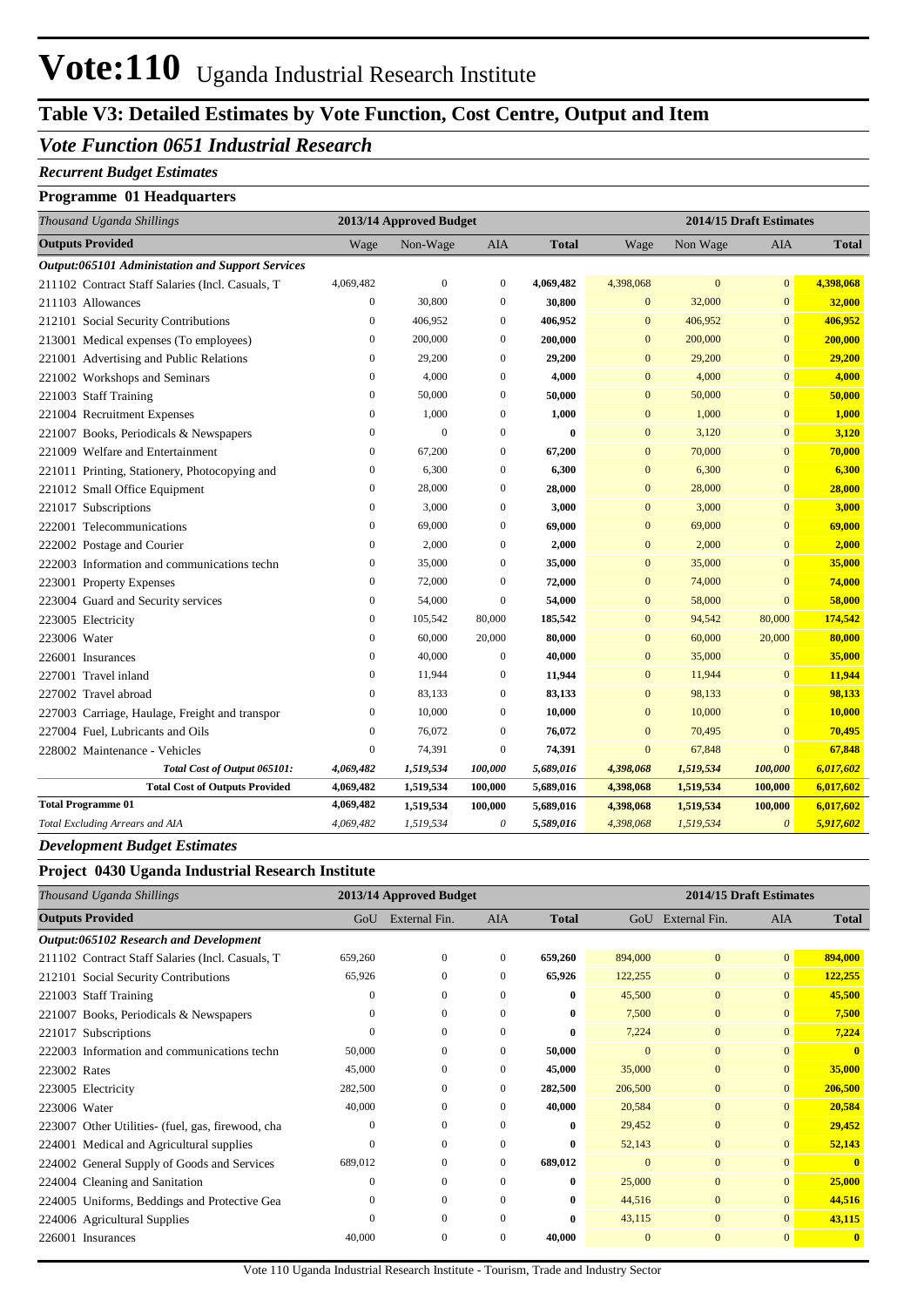# **Vote:110** Uganda Industrial Research Institute

## **Table V3: Detailed Estimates by Vote Function, Cost Centre, Output and Item**

### *Vote Function 0651 Industrial Research*

**Project 0430 Uganda Industrial Research Institute**

|              | Thousand Uganda Shillings                                         |                  | 2013/14 Approved Budget |                  |              |              | 2014/15 Draft Estimates |                       |                         |
|--------------|-------------------------------------------------------------------|------------------|-------------------------|------------------|--------------|--------------|-------------------------|-----------------------|-------------------------|
|              | <b>Outputs Provided</b>                                           | GoU              | External Fin.           | AIA              | <b>Total</b> |              | GoU External Fin.       | AIA                   | <b>Total</b>            |
|              | 227004 Fuel, Lubricants and Oils                                  | $\mathbf{0}$     | $\mathbf{0}$            | $\boldsymbol{0}$ | $\bf{0}$     | 30,510       | $\mathbf{0}$            | $\mathbf{0}$          | 30,510                  |
|              | Total Cost of Output 065102:                                      | 1,871,698        | 0                       | 0                | 1,871,698    | 1,563,300    | $\boldsymbol{\theta}$   | $\boldsymbol{\theta}$ | 1,563,300               |
|              | Output:065103 Industrial and technological Incubation             |                  |                         |                  |              |              |                         |                       |                         |
|              | 211103 Allowances                                                 | 76,329           | $\boldsymbol{0}$        | $\boldsymbol{0}$ | 76,329       | 66,500       | $\bf{0}$                | $\mathbf{0}$          | 66,500                  |
|              | 221003 Staff Training                                             | 60,000           | $\mathbf{0}$            | $\boldsymbol{0}$ | 60,000       | 60,000       | $\overline{0}$          | $\mathbf{0}$          | 60,000                  |
|              | 221011 Printing, Stationery, Photocopying and                     | $\boldsymbol{0}$ | $\mathbf{0}$            | $\mathbf{0}$     | $\bf{0}$     | 7,500        | $\mathbf{0}$            | $\mathbf{0}$          | 7,500                   |
|              | 222001 Telecommunications                                         | $\mathbf{0}$     | $\mathbf{0}$            | $\mathbf{0}$     | 0            | 3,000        | $\mathbf{0}$            | $\mathbf{0}$          | 3,000                   |
|              | 222003 Information and communications techn                       | 48,000           | $\mathbf{0}$            | $\boldsymbol{0}$ | 48,000       | $\mathbf{0}$ | $\overline{0}$          | $\mathbf{0}$          | $\overline{\mathbf{0}}$ |
|              | 223001 Property Expenses                                          | 21,000           | $\mathbf{0}$            | $\mathbf{0}$     | 21,000       | 25,000       | $\overline{0}$          | $\mathbf{0}$          | 25,000                  |
|              | 223004 Guard and Security services                                | 50,000           | $\mathbf{0}$            | $\mathbf{0}$     | 50,000       | 55,000       | $\mathbf{0}$            | $\mathbf{0}$          | 55,000                  |
|              | 223005 Electricity                                                | 125,800          | $\mathbf{0}$            | $\boldsymbol{0}$ | 125,800      | 200,800      | $\overline{0}$          | $\mathbf{0}$          | 200,800                 |
| 223006 Water |                                                                   | 20,000           | $\mathbf{0}$            | $\mathbf{0}$     | 20,000       | 30,000       | $\overline{0}$          | $\mathbf{0}$          | 30,000                  |
|              | 223007 Other Utilities- (fuel, gas, firewood, cha                 | $\boldsymbol{0}$ | $\mathbf{0}$            | $\mathbf{0}$     | 0            | 35,000       | $\overline{0}$          | $\mathbf{0}$          | 35,000                  |
|              | 224001 Medical and Agricultural supplies                          | 198,000          | $\mathbf{0}$            | $\boldsymbol{0}$ | 198,000      | 147,363      | $\mathbf{0}$            | $\mathbf{0}$          | 147,363                 |
|              | 224002 General Supply of Goods and Services                       | 243,200          | $\mathbf{0}$            | $\boldsymbol{0}$ | 243,200      | $\mathbf{0}$ | $\overline{0}$          | $\mathbf{0}$          | $\overline{\mathbf{0}}$ |
|              | 224004 Cleaning and Sanitation                                    | $\boldsymbol{0}$ | $\mathbf{0}$            | $\mathbf{0}$     | $\bf{0}$     | 35,200       | $\mathbf{0}$            | $\mathbf{0}$          | 35,200                  |
|              | 224005 Uniforms, Beddings and Protective Gea                      | $\mathbf{0}$     | $\mathbf{0}$            | $\mathbf{0}$     | 0            | 12,584       | $\bf{0}$                | $\mathbf{0}$          | 12,584                  |
|              | 224006 Agricultural Supplies                                      | $\overline{0}$   | $\mathbf{0}$            | $\mathbf{0}$     | 0            | 193,000      | $\bf{0}$                | $\mathbf{0}$          | 193,000                 |
|              | 227002 Travel abroad                                              | 104,000          | $\mathbf{0}$            | $\boldsymbol{0}$ | 104,000      | 89,002       | $\overline{0}$          | $\mathbf{0}$          | 89,002                  |
|              | 227004 Fuel, Lubricants and Oils                                  | 162,770          | $\mathbf{0}$            | $\boldsymbol{0}$ | 162,770      | 105,770      | $\overline{0}$          | $\mathbf{0}$          | 105,770                 |
|              | 228001 Maintenance - Civil                                        | $\boldsymbol{0}$ | $\mathbf{0}$            | $\boldsymbol{0}$ | 0            | 50,000       | $\mathbf{0}$            | $\mathbf{0}$          | 50,000                  |
|              | 228002 Maintenance - Vehicles                                     | 164,000          | $\mathbf{0}$            | $\boldsymbol{0}$ | 164,000      | 166,138      | $\overline{0}$          | $\mathbf{0}$          | 166,138                 |
|              | 228003 Maintenance - Machinery, Equipment                         | 290,000          | $\mathbf{0}$            | $\mathbf{0}$     | 290,000      | 295,100      | $\overline{0}$          | $\mathbf{0}$          | 295,100                 |
|              | Total Cost of Output 065103:                                      | 1,563,099        | 0                       | 0                | 1,563,099    | 1,576,957    | $\boldsymbol{\theta}$   | $\boldsymbol{\theta}$ | 1,576,957               |
|              | Output:065104 Model Value Addition Centre Establishment           |                  |                         |                  |              |              |                         |                       |                         |
|              | 221009 Welfare and Entertainment                                  | 12,000           | $\boldsymbol{0}$        | $\boldsymbol{0}$ | 12,000       | 12,000       | $\bf{0}$                | $\mathbf{0}$          | 12,000                  |
| 223002 Rates |                                                                   | $\mathbf{0}$     | $\mathbf{0}$            | $\boldsymbol{0}$ | $\bf{0}$     | 18,750       | $\mathbf{0}$            | $\mathbf{0}$          | 18,750                  |
|              | 223004 Guard and Security services                                | $\mathbf{0}$     | $\mathbf{0}$            | $\boldsymbol{0}$ | $\bf{0}$     | 25,650       | $\boldsymbol{0}$        | $\mathbf{0}$          | 25,650                  |
|              | 223005 Electricity                                                | 30,000           | $\mathbf{0}$            | $\boldsymbol{0}$ | 30,000       | 42,000       | $\bf{0}$                | $\mathbf{0}$          | 42,000                  |
| 223006 Water |                                                                   | $\mathbf{0}$     | $\mathbf{0}$            | $\mathbf{0}$     | $\bf{0}$     | 23,510       | $\bf{0}$                | $\mathbf{0}$          | 23,510                  |
|              | 223007 Other Utilities- (fuel, gas, firewood, cha                 | $\mathbf{0}$     | $\mathbf{0}$            | $\mathbf{0}$     | 0            | 11,520       | $\overline{0}$          | $\mathbf{0}$          | 11,520                  |
|              | 224001 Medical and Agricultural supplies                          | $\mathbf{0}$     | $\mathbf{0}$            | $\mathbf{0}$     | $\bf{0}$     | 48,692       | $\overline{0}$          | $\mathbf{0}$          | 48,692                  |
|              | 224002 General Supply of Goods and Services                       | 438,000          | $\mathbf{0}$            | $\boldsymbol{0}$ | 438,000      | $\mathbf{0}$ | $\overline{0}$          | $\overline{0}$        | $\overline{\mathbf{0}}$ |
|              | 224004 Cleaning and Sanitation                                    | $\boldsymbol{0}$ | $\mathbf{0}$            | $\boldsymbol{0}$ | $\bf{0}$     | 20,505       | $\mathbf{0}$            | $\mathbf{0}$          | 20,505                  |
|              | 224005 Uniforms, Beddings and Protective Gea                      | $\Omega$         | $\Omega$                | $\Omega$         | 0            | 16,520       | $\Omega$                | $\Omega$              | 16,520                  |
|              | 224006 Agricultural Supplies                                      | $\boldsymbol{0}$ | $\boldsymbol{0}$        | $\boldsymbol{0}$ | $\bf{0}$     | 212,539      | $\bf{0}$                | $\mathbf{0}$          | 212,539                 |
|              | 227004 Fuel, Lubricants and Oils                                  | $\mathbf{0}$     | $\boldsymbol{0}$        | $\boldsymbol{0}$ | 0            | 31,500       | $\bf{0}$                | $\mathbf{0}$          | 31,500                  |
|              | 228002 Maintenance - Vehicles                                     | $\mathbf{0}$     | $\boldsymbol{0}$        | $\boldsymbol{0}$ | 0            | 3,854        | $\mathbf{0}$            | $\mathbf{0}$          | 3,854                   |
|              | 228003 Maintenance - Machinery, Equipment                         | $\theta$         | $\boldsymbol{0}$        | $\boldsymbol{0}$ | $\bf{0}$     | 52,455       | $\bf{0}$                | $\mathbf{0}$          | 52,455                  |
|              | Total Cost of Output 065104:                                      | 480,000          | 0                       | 0                | 480,000      | 519,496      | $\pmb{\theta}$          | $\boldsymbol{\theta}$ | 519,496                 |
|              | Output:065105 Facility Repair and Maintenance                     |                  |                         |                  |              |              |                         |                       |                         |
|              | 223007 Other Utilities- (fuel, gas, firewood, cha                 | $\boldsymbol{0}$ | $\mathbf{0}$            | $\boldsymbol{0}$ | 0            | 50,500       | $\boldsymbol{0}$        | $\mathbf{0}$          | 50,500                  |
|              | 224004 Cleaning and Sanitation                                    | $\theta$         | $\boldsymbol{0}$        | $\boldsymbol{0}$ | 0            | 45,000       | $\bf{0}$                | $\mathbf{0}$          | 45,000                  |
|              | 228003 Maintenance - Machinery, Equipment                         | 492,000          | $\boldsymbol{0}$        | $\boldsymbol{0}$ | 492,000      | 504,898      | $\bf{0}$                | $\mathbf{0}$          | 504,898                 |
|              | Total Cost of Output 065105:                                      | 492,000          | 0                       | 0                | 492,000      | 600,398      | $\pmb{\theta}$          | $\boldsymbol{\theta}$ | 600,398                 |
|              | Output:065106 Industrial Skills Development and Capacity Building |                  |                         |                  |              |              |                         |                       |                         |
|              | 224002 General Supply of Goods and Services                       | 120,940          | $\boldsymbol{0}$        | $\boldsymbol{0}$ | 120,940      | $\mathbf{0}$ | $\bf{0}$                | $\mathbf{0}$          | $\bf{0}$                |
|              | 224004 Cleaning and Sanitation                                    | $\boldsymbol{0}$ | $\mathbf{0}$            | $\boldsymbol{0}$ | 0            | 12,450       | $\bf{0}$                | $\mathbf{0}$          | 12,450                  |
|              | 224005 Uniforms, Beddings and Protective Gea                      | $\boldsymbol{0}$ | $\mathbf{0}$            | $\boldsymbol{0}$ | 0            | 6,510        | $\bf{0}$                | $\mathbf{0}$          | 6,510                   |
|              | 224006 Agricultural Supplies                                      | $\theta$         | $\boldsymbol{0}$        | $\boldsymbol{0}$ | 0            | 101,980      | $\bf{0}$                | $\mathbf{0}$          | 101,980                 |
|              | Total Cost of Output 065106:                                      | 120,940          | $\pmb{\theta}$          | $\pmb{\theta}$   | 120,940      | 120,940      | $\pmb{\theta}$          | $\boldsymbol{\theta}$ | 120,940                 |
|              | Output:065108 Popularization of research and technologies         |                  |                         |                  |              |              |                         |                       |                         |
|              | 221007 Books, Periodicals & Newspapers                            | $\boldsymbol{0}$ | $\boldsymbol{0}$        | $\boldsymbol{0}$ | $\bf{0}$     | 20,000       | $\boldsymbol{0}$        | $\mathbf{0}$          | 20,000                  |
|              | Total Cost of Output 065108:                                      | 0                | 0                       |                  | 0            | 20,000       | 0                       | $\boldsymbol{\theta}$ | 20,000                  |
|              | <b>Total Cost of Outputs Provided</b>                             | 4,527,737        | $\pmb{0}$               | $\bf{0}$         | 4,527,737    | 4,401,090    | $\bf{0}$                | $\bf{0}$              | 4,401,090               |

Vote 110 Uganda Industrial Research Institute - Tourism, Trade and Industry Sector